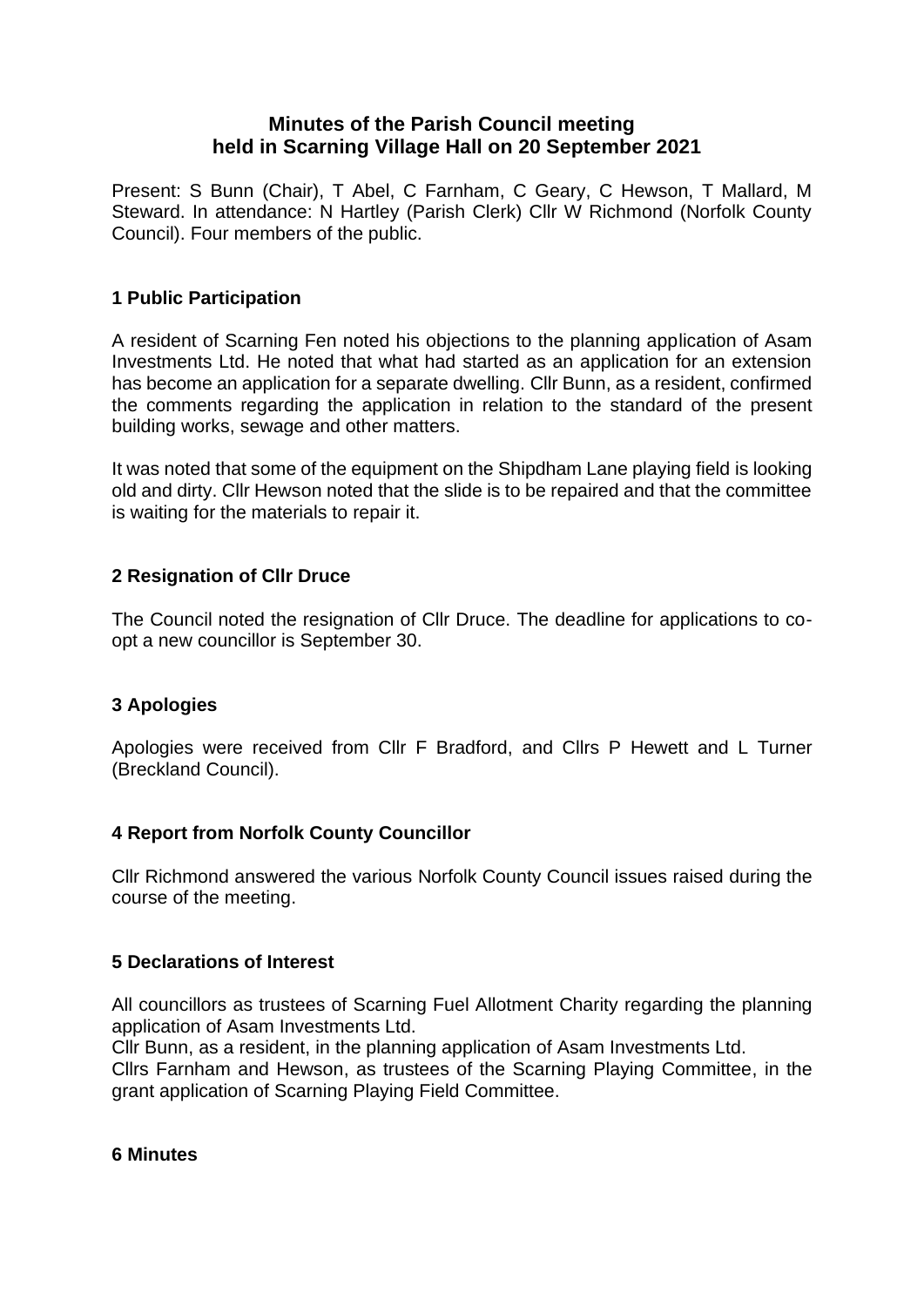It was **RESOLVED** to approve and sign the minutes of the meeting held on 19 July 2021 as a true and accurate record.

#### **7 Matters Arising**

None.

### **8 Planning**

8.1 Parish Council comments sent to Breckland Council

Chestnut Lodge, Dereham Road 3PL/2021/1064/F Conversion of barn and part of existing dwelling to provide two new dwellings, including rear extensions; and cart lodge to be converted to provide further accommodation in association with the existing dwelling, together with infill extension between dwelling and cart lodge including new access No objection, subject to good access being assured

5 Jessopp Close, 3PL/2021/1114/HOU Rear extension No objection

8.2 Breckland Council decisions

21 Park Lane 3PL/2021/0906/HOU Erection of single storey front porch Approved Approved

Land at Pennymeadow Nursery 3PL/2021/0755/F New dwelling and garages with ancillary accommodation over **Approved** 

5 Jessopp Close **PL/2021/1114/HOU** Rear extension and a set of the set of the set of the set of the Approved

8.3 Application considered:-

Asam Investments Ltd, 3 Scarning Fen 3PL/2021/1260/F Erection of dwelling

The Council objected to this application on the grounds of overdevelopment of the site. It was noted that what had started as an application for an extension has become an application for a separate dwelling. The Council will ask Breckland Council if the present building site has been visited due to concerns over the standard of work. The Council expressed concerns over drainage and possible problems with flooding. The Council will ask Cllrs Turner and Hewett (Breckland Council) to request the application goes to committee.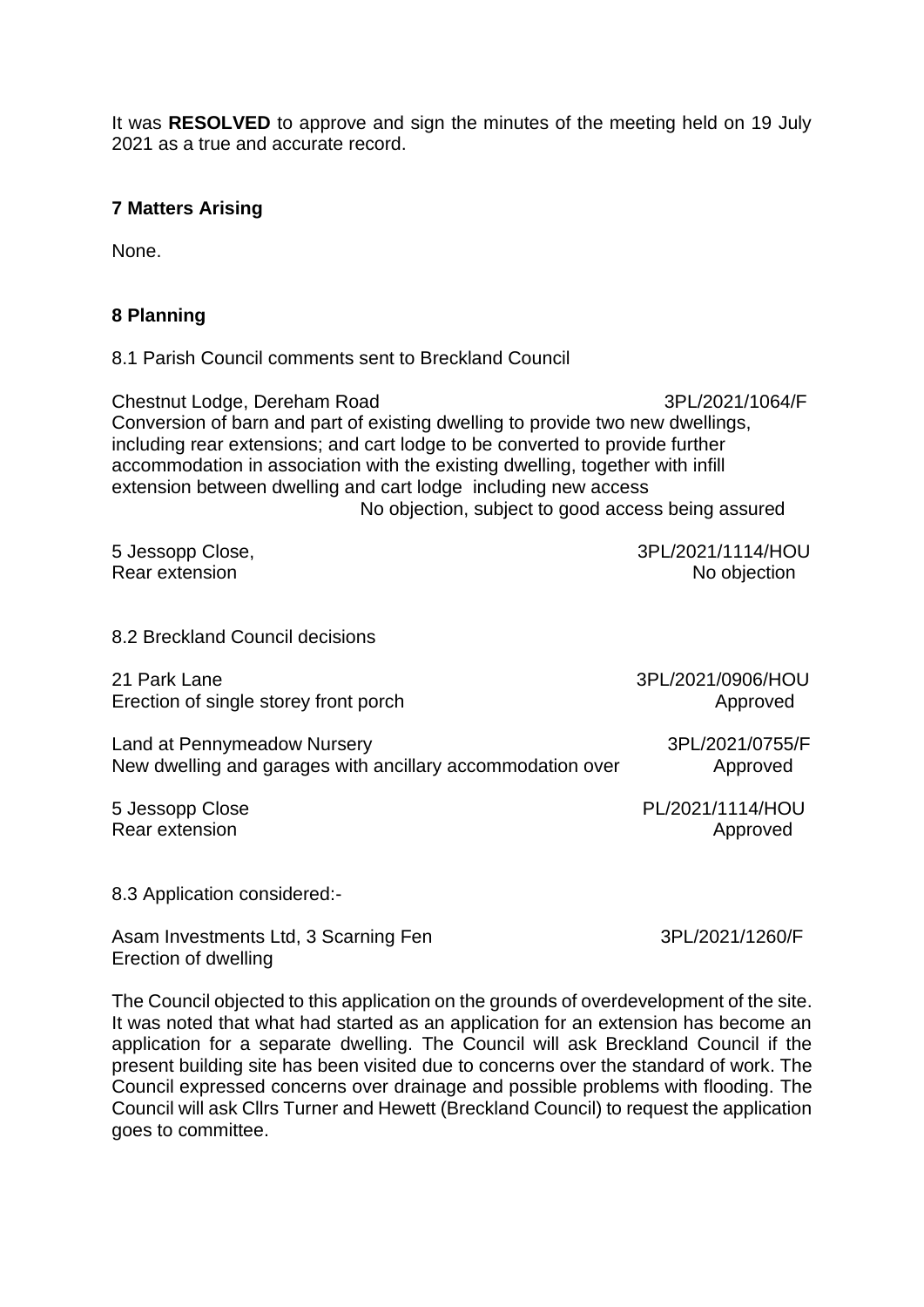# **9 Finance**

9.1 The Council confirmed the following payments had been made in accordance with the Budget:-

N Hartley, clerk's salary, £729.65 C Farnham, reimbursement for stain for flower boxes and trellis, £78.54 N Parsons, reimbursement for stain for flower boxes, £49.96 N Hartley, reimbursement for stamps for Council, £7.92 TOP Garden Services, verge and grass cutting, £531 TOP Garden Services, grass cutting Scarning churchyard, £180 (Sct 137) N Hartley, reimbursement for paper to copy the Beacon, £5.70 Viking, photocopier ink, £36.92 Load Restraint Ltd, drag mats for Water Meadows, £170.40 TOP Garden Services, verge and grass cutting, £531 TOP Garden Services, grass cutting Scarning churchyard, £180 (Sct 137)

9.2 It was **RESOLVED** to approve the following payments in accordance with the Budget:-

N Hartley, clerk's salary, £729.65 GW Shelter Solutions, new bus shelter outside Village Hall, £4,240.08 N Hartley, reimbursement for printer ink, £29.67 Viking, photocopier ink, £29.72 PKF Littlejohn, external audit fee, £360 Chq 102278 HMRC, clerk's PAYE, £186.04 102279 Royal British Legion, Remembrance Day wreath, £50

9.3 The meeting received a report of Actual to Budgeted expenditure

9.4 The clerk noted the completion of the External Audit. A difference of £93 had been recorded in the wrong box on the Annual Return (payments received not salary adjustment) and had subsequently been amended.

9.5 The clerk confirmed the addition of Cllr Bunn as a signatory to the Council's current account.

### **10 Scottish Widows Account**

It was **RESOLVED** to appoint Cllr Bunn as a signatory to the Council's Scottish Widows account.

### **11 Clerk's Report**

The meeting received the clerk's report.

### **12 Flower Boxes**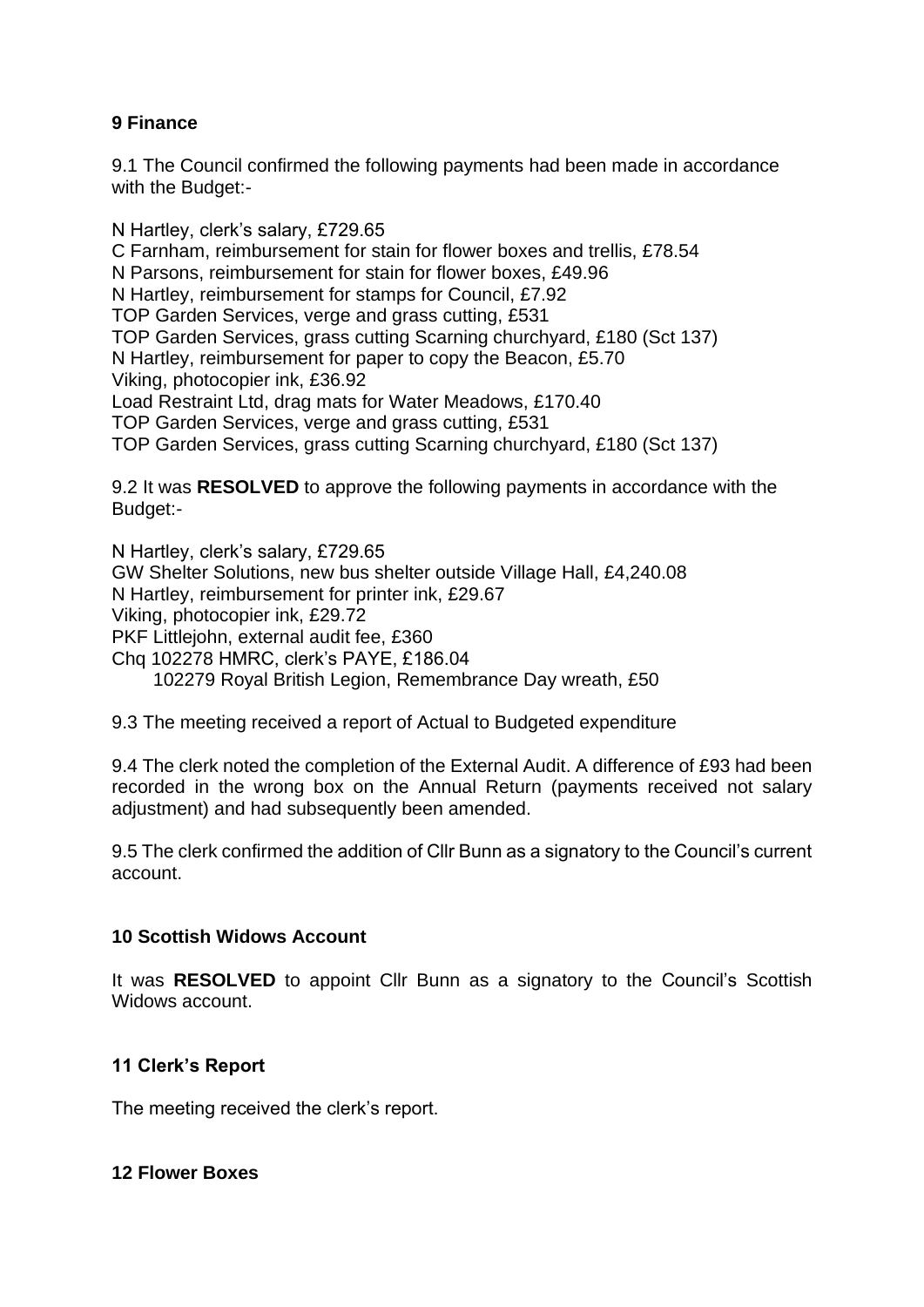Sharon Goldsworthy requested up to £25 per box to plant winter bedding plants. It was **RESOLVED** to approve this.

# **13 Scarning Playing Field Committee Grant Application**

The Council considered a grant application from Scarning Playing Field Committee. It was **RESOLVED** to approve a grant of £3,600 to cover the Committee's maintenance costs.

## **14 Street Lights**

The Council considered the recommendations of its lighting contractor. It was noted that the concrete column at the junction of Chapel Lane and Dereham Road has been inspected by Westcotec, who advised that it does not currently need replacing. The report suggested that the foliage on three lights needs to be cut back. Cllr Abel offered to cut back this foliage.

## **15 Request to widen the Dereham Road footpath**

It was noted that Norfolk County Council has cut the hedge from Black Horse Close to the beacon layby. Cllr Richmond will ask if the cuttings can be removed. He noted that widening the footpath would be prohibitively expensive. The Parish Council noted that if the hedge is properly cut and maintained that widening the footpath would be less important. Cllr Richmond noted the work to the footpath should take place April-June 2022.

#### **16 Request for a reduction in the speed limit through the older part of the parish at Dereham Road/Chapel Lane**

Cllr Richmond noted the expense of a Traffic Regulation Order to reduce the speed limit. He also noted the low accident record. It was agreed that the Community Speed Watch group would be a good way forward in terms of collecting driver speeds to submit to the Police and/or Norfolk County Council. It was **RESOLVED** to request a visit from the Police to monitor speeds through this part of the parish.

### **17 Update on the Speed Watch group and use of the SAM2**

Cllr Hewson withdrew from the Speed Watch group and handed responsibility to Cllr Geary. Cllr Hewson will continue to move the SAM2.

### **18 Positioning of the school sign under the Parish Partnership Scheme 2021/22**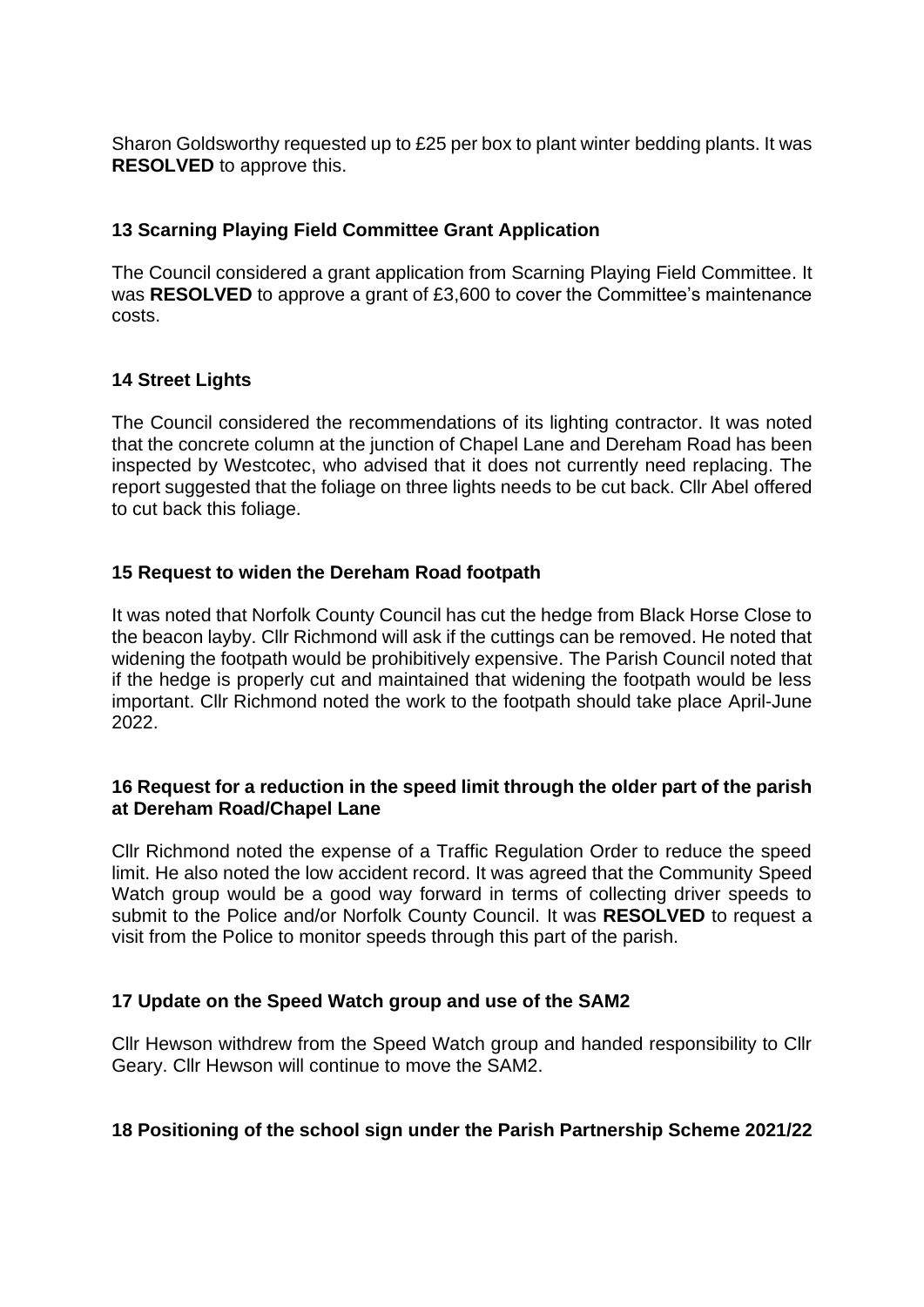It was **RESOLVED** to agree the positioning of the school sign between the junctions of Dereham Road/Chestnut Road and Dereham Road/Draytonhall Lane.

Cllr Richmond will raise with Highways problems caused by the two dips in Dereham Road near Chestnut Road.

### **19 Parish Partnership Scheme 2022/23**

The Council considered the cost of new and design of new village signs. Cllr Richmond offered to pay for the new signs from his budget. It was **RESOLVED** to request new signs (with the beacon logo) to replace the existing signs at either end of Dereham Road and for a new sign (with the beacon logo) near the junction of Draytonhall Lane with the A47.

## **20 Outdoor Table Tennis Table (Blackthorn Drive)**

The Council considered action regarding the installation of a concrete base for an outdoor table tennis table at Blackthorn Drive play area. The Council has only been able to obtain two quotes for varying reasons. Tim Abel will meet the clerk on site and report back to the next meeting.

### **21 Replacement Bins**

One of the bins in the play area at Blackthorn Drive is to be repaired. The other has been damaged beyond repair. It was **RESOLVED** to purchase a replacement bin.

### **22 Next expenditure at Blackthorn Drive play area**

It was **RESOLVED** to carry this forward to the next meeting after the annual safety inspection report has been carried out.

### **23 Land near Ted Ellis play area**

It was **RESOLVED** to ask Breckland Council to register the land near the Ted Ellis play area.

### **24 Planting Trees**

The Council noted a number of locations for trees including the former Highway Surveyor's Land at Daffy Green and on the edge of the Scarning Fuel Allotment land at Scarning Fen. As trees can be planted on County Council land, it was **RESOLVED** to obtain a definitive map of Norfolk County Council land and to establish a working party. The Council may make another request to Breckland Council to plant trees on the edge of the water meadows site.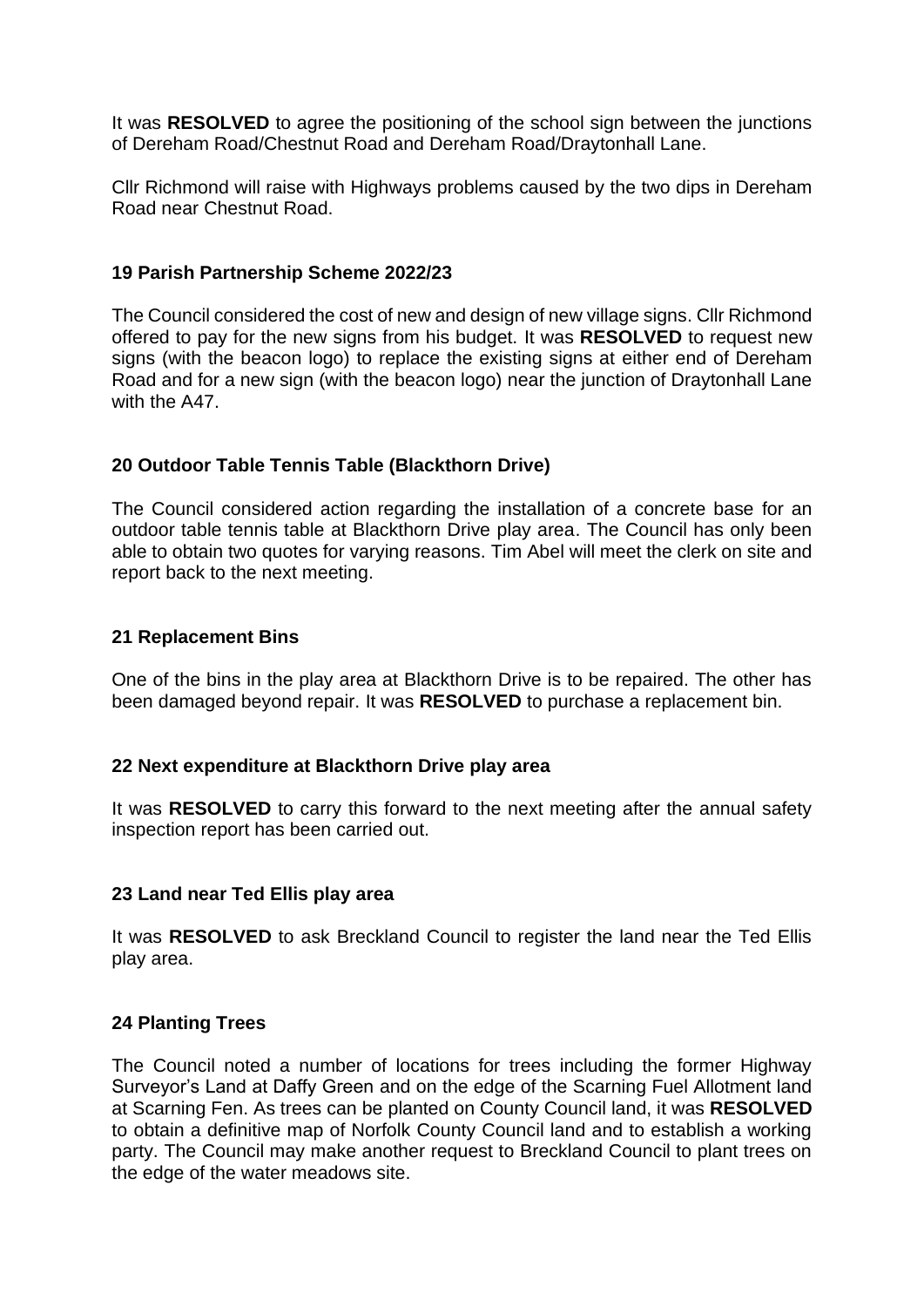### **25 Update regarding planting a tree in place of the Beacon**

Cllr Abel noted that whatever tree is planted will depend on the time of year the beacon is moved.

## **26 Scarning War Booklets**

The clerk noted that about a dozen copies of the war booklet remained. It was **RESOLVED** to leave ten of the remaining booklets in the church asking purchasers to make a donation to the church.

## **27 Defibrillator/first aid course in the Village Hall**

It was **RESOLVED** to hold a second defibrillator/first aid course in the Village Hall.

## **28 Maui Waui Festival**

The Council noted that it had received a small number of complaints in relation to the Maui Waui Festival. It was suggested that the Council could ask Breckland Council to advise when there were events. It was noted that Breckland Council would not be able to advise on all events. It was **RESOLVED** that there was no further action the Council could take at this time.

### **29 Social Media Policy**

It was **RESOLVED** to adopt a Social Media policy.

## **30 Delegation of authority to Councillor Farnham under the Council's Advertising policy**

It was **RESOLVED** to delegate authority to Cllr Farnham in assessing the suitability of advertisements in the Beacon.

### **31 Queen's Jubilee 2022**

It was **RESOLVED** to establish a committee comprising councillors and other vounteers.

### **32 Dereham Delivery Plan**

It was **RESOLVED** to make no comment regarding the plan.